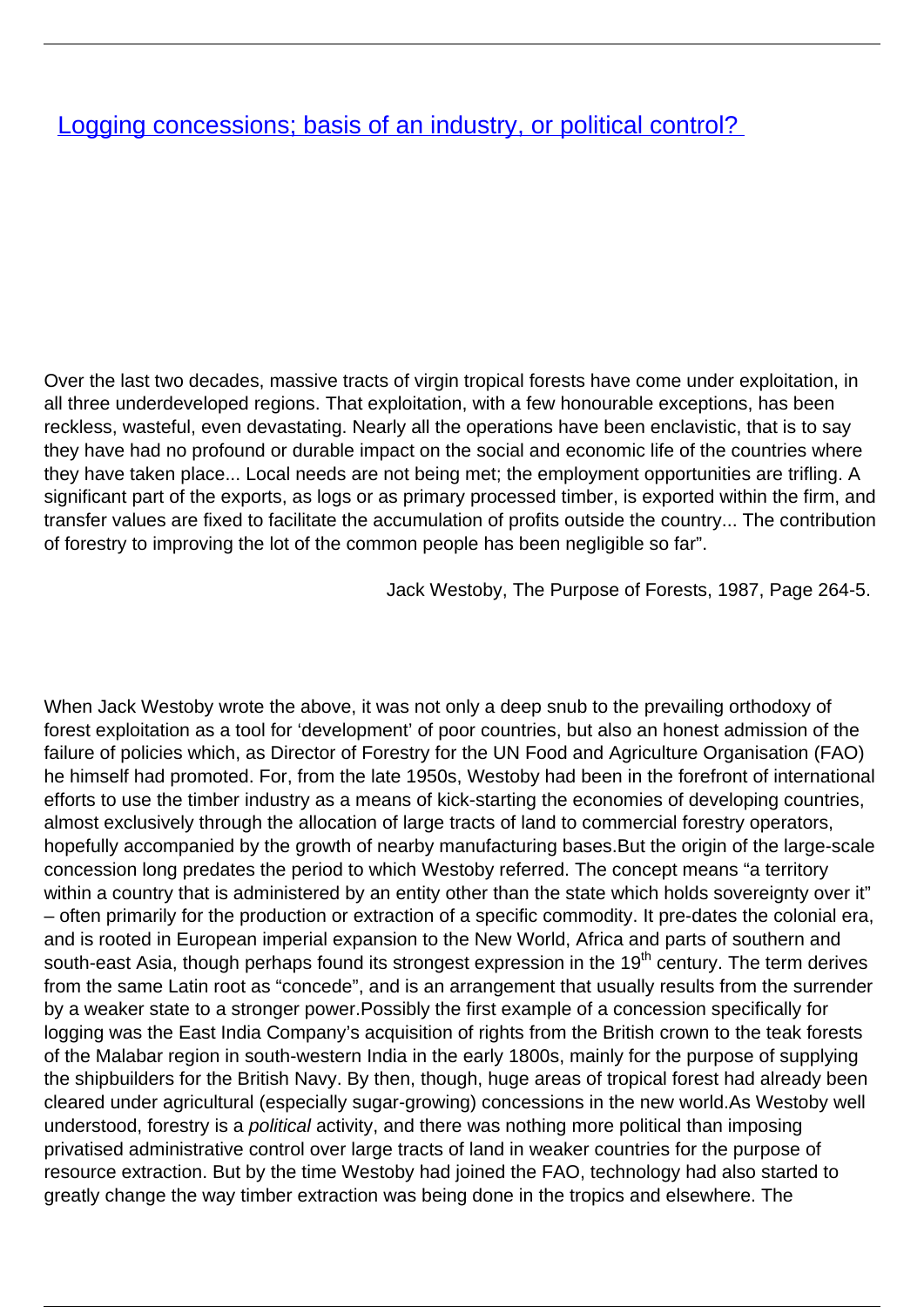development, following the Second World War, of high-powered diesel-driven tank-tracked bulldozers and tractors, and large portable chainsaws, meant that logging operations could penetrate areas of tropical forest previously impossible to operate. Much larger trees could be felled and handled. Rapidly expanding consumption and wealth in Europe, North America and Japan and the development there of large-scale integrated wood products' manufacturers, meant that tropical timbers were not only being used for mostly artisanal high quality joinery, and became relied on for their consistency and stability, ideal for production-line mass processing. Linked with a long-standing European tradition of 'sustainable' natural forest management for wood production, the notion evolved that the forests of some poor tropical areas, most of which were still under colonial rule, could become long-term providers of the raw material for wood-based industries.

From being an essentially pre-colonial construct for territorial conquest and pacification, the 'concession' had thus become a central part of the strategy for what was believed to be an emerging global forest economy. However, the incorporation of the concession system as a basis for this new wealth-generating 'industry' rested on a huge, untested and, as it turns out, fallacious, assumption: that the conditions which permitted temperate zone forests to be (very broadly speaking), managed and sustained over long periods of time for timber production, could be translated wholesale to the tropics. In doing so, foresters had underestimated the ecological and silvicultural challenges of tropical forests, and did not foresee the consequences of huge expansions in developing country populations linked with universally insecure tenure rights for peasant farmers. Most importantly (and perhaps most understandably), they failed to understand the realities of the rapidly changing political dynamic of 'decolonialisation' within which they were operating. Talking of the cadre of foresters that emerged to administer the forest resources of the newly independent countries, which were increasingly being parcelled up into concessions, Westoby wrote in his final work that "though forest services were built up, their principle task was to facilitate the operations of the loggers, native or foreign. It was no fault of young foresters that many of them became unwilling accessories to the reckless depletion of their natural resource heritage". (1) In short, the new forestry administrations became the handmaidens of the concessionaires; many of them remain so.

The large-scale logging concession, though it could never succeed as a basis for sustainable timber production and economic growth, was itself a highly valuable commodity in the internal power struggles and elite ascendancies which came to dominate the politics of many post-colonial countries, especially in Africa. In a 2007 essay, myself and Arnaud Labrousse, a French researcher, expert and writer on Francophone African logging, attempted to list the real purposes that logging concessions are fulfilling in the political economy of Central Africa. (2) It was a long list, which included: enriching the Presidential family and his extended clan; rewarding political and business cronies for services rendered; financing "election" campaigns; encouraging loyalty among high and middle-ranking military and police officials; placating or co-opting potential political rivals or opponents; supplementing the legal income of senior members of government, often including the Forestry Minister and his senior staff; facilitating the trade and supply of bushmeat; legitimising "forest sector investments" of international donor agencies such as the World Bank; camouflaging unlicensed and illegal extraction of other precious resources, such as diamonds and gold; developing infrastructure and services in favoured areas, such as the President's or a Minister's home region ; repopulating rebellious or unstable regions with pro-regime families; sedentarising nomadic peoples; "reimbursing" regional allies for military assistance; providing a means to embezzle foreign aid; creating a pretext for international conservation initiatives, the funds of which can also be embezzled; laundering the proceeds of international crime, and; purchasing weapons.

All of the above could be illustrated with examples from within just the few countries of the Congo Basin. Further reasons for the continued existence of logging concessions could no doubt be added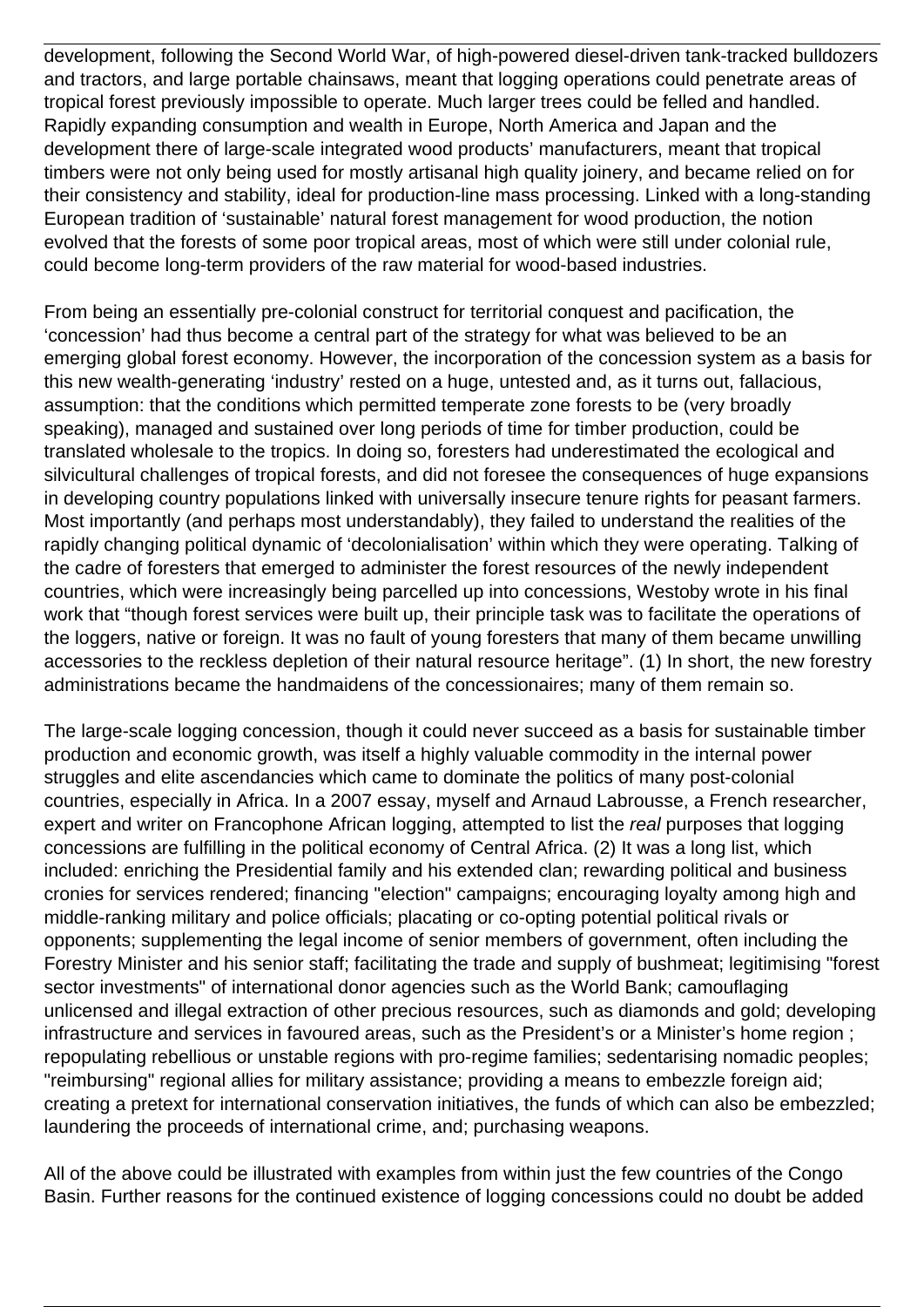from other regions, such as their allocation in areas in which foreign corporations or international agencies like the World Bank had a particular interest, and providing a vehicle for donor agencies to continue their financing of a development model based on large-scale concessions for export crops or resources.

This helps to explain why efforts such as the development of concepts like 'sustained yield', 'sustainable forest management', 'multi-stakeholder management' 'certification' etc. have failed to make any significant changes to the overall outcomes of logging concessions in the developing world; they assume that the over-riding purpose of the logging concession is for the production of timber, which with the right technical tweaks can be made ecologically and economically sustainable and socially beneficial - whereas it is in fact primarily an expression of, and used to maintain, inequity in power and wealth. It is like trying to collect water from a stream more efficiently by improving the design of a pitchfork.

Seen in this light, some of the more recent dismally failed attempts to use the logging concession system as a positive driver of economic growth and environmental sustainability are a little easier to understand. In the Democratic Republic of Congo in the early 2000s, for example, the World Bank set out projections that could have led to the creation of up to 60 million hectares of new logging concessions, promising the country to become the continent's largest timber exporter and benefiting from hundreds of millions of dollars in annual revenues. The Bank's plans were curtailed by a successful appeal by local indigenous peoples' organisations to the World Bank Inspection Panel, but the 15 million or so hectares of concessions which did materialise are, between them, generating only a minuscule US\$2 million per year in governmental taxes, and the sector remains mired in illegalities, corruption, human rights abuses and malpractices. In Peru, from 1999 onwards, the World Bank-WWF Forest Alliance set out to 'regularise' rampant illegal logging by creating 3.2 million hectares of new concessions for "sustainable management", yet within 10 years it had become clear that illegal logging had if anything worsened, with up to 90% of exported mahogany originating from illegal sources.

Why do agencies such as the World Bank continue to promote this self-evidently flawed model? There seem to be two basic ways of answering this. The first, most generous, explanation is that, despite what Westoby realised more than 40 years ago, economists and technicians from Washington, Paris, Rome and Tokyo, still believe that large-scale temporary forest land-holdings by mostly foreign—owned companies can help 'kick-start' the economies of poor countries. In purely economic terms, natural forests are an unused asset, which should be exploited to improve the national balance sheet. The logging of natural forests is extremely attractive to some development economists, because it is a very easy business to enter; it requires little expertise or capital investment, relies mostly on cheap labour, has reliable markets, is generally poorly regulated, and carries relatively little risk.

A second explanation is that, in some cases, the international promoters of the logging concession system are well aware of its shortcomings; indeed, they have decades of empirical evidence, files full of project completion reports, evaluations on forest sector interventions and wood industry development schemes and attempts to re-organise forestry into 'sustainable concessions' that conclude, at best, "Only moderately successful". But they are also aware of the deeper reality of tropical forest logging concessions: the vested interests in them held by decision-makers (which is one of the key factors rendering them ungovernable), and the money which illicitly flows from them to the private bank accounts of ministers and heads of state and their cronies and families is precisely what is of most value. Viewed cynically, in serving this role, they help maintain the status quo in often fundamentally unstable governments. They are grease in the cogs of patron-client power structures.